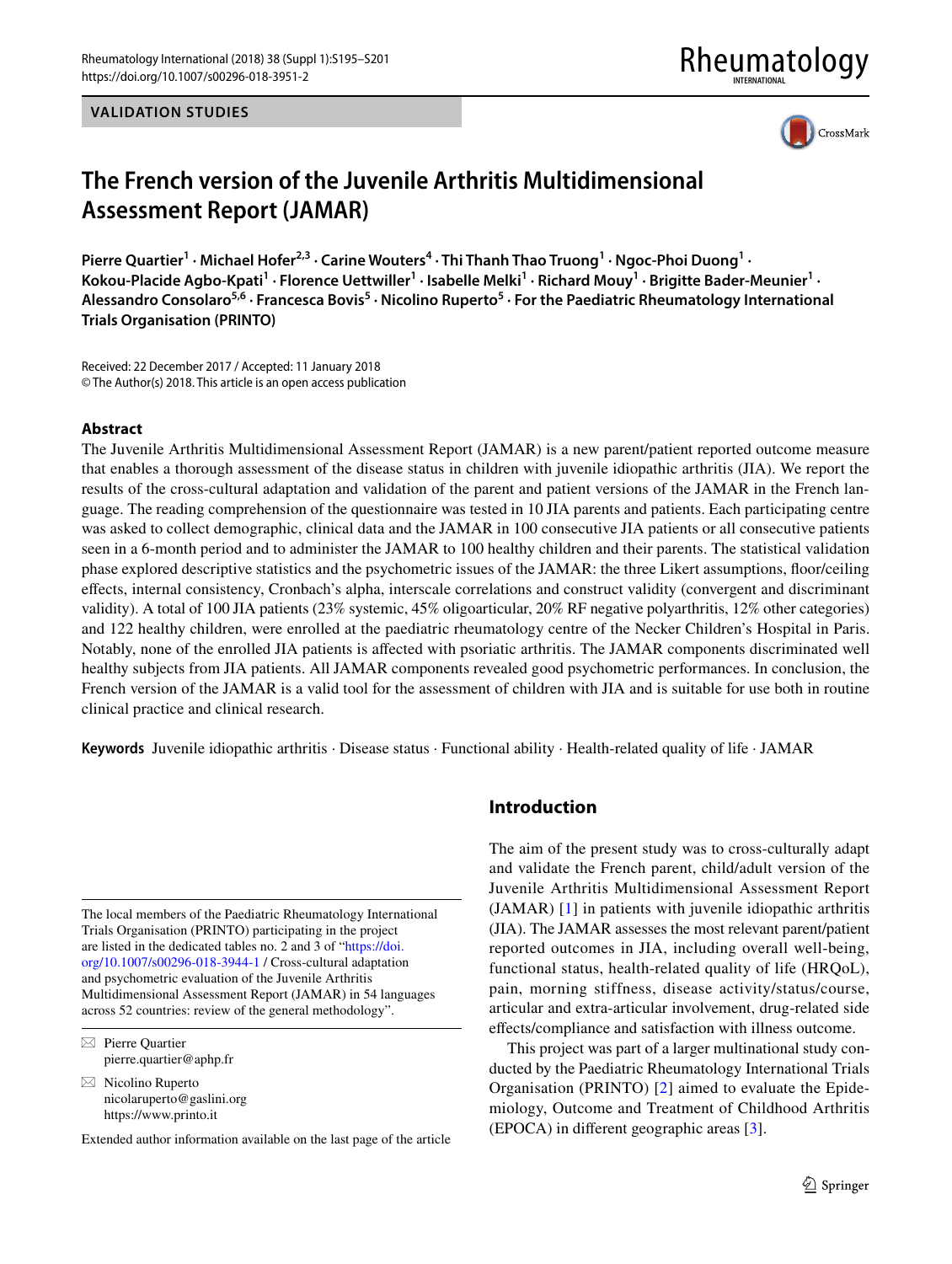We report herein the results of the cross-cultural adaptation and validation of the parent and patient versions of the JAMAR in the French language.

# **Materials and methods**

The methodology employed has been described in detail in the introductory paper of the supplement [[4\]](#page-5-3). In brief, it was a cross-sectional study of JIA children, classifed according to the ILAR criteria [[5](#page-5-4), [6\]](#page-6-0) and enrolled from April 2014 to June 2016. Children were recruited after Ethics Committee approval and consent from at least one parent.

# **The JAMAR**

The JAMAR [[1](#page-5-0)] includes the following 15 sections:

- 1. assessment of physical function (PF) using 15 items in which the ability of the child to perform each task is scored as follows:  $0 =$  without difficulty,  $1 =$  with some difficulty,  $2 =$  with much difficulty,  $3 =$ unable to do and not applicable if it was not possible to answer the question or the patient was unable to perform the task due to their young age or to reasons other than JIA. The total PF score ranges from 0 to 45 and has three components: PF-lower limbs (PF-LL), PF-hand and wrist (PF-HW) and PF-upper segment (PF-US) each scoring from 0 to 15 [\[7](#page-6-1)]. Higher scores indicating higher degree of disability  $[8-10]$  $[8-10]$ ;
- 2. rating of the intensity of the patient's pain on a 21-numbered circle visual analogue scale (VAS) [\[11](#page-6-4)];
- assessment of the presence of joint pain or swelling (present/absent for each joint);
- 4. assessment of morning stifness (present/absent);
- 5. assessment of extra-articular symptoms (fever and rash) (present/absent);
- 6. rating of the level of disease activity on a 21-circle VAS;
- 7. rating of disease status at the time of the visit (categorical scale);
- 8. rating of disease course from previous visit (categorical scale);
- 9. checklist of the medications the patient is taking (list of choices);
- 10. checklist of side efects of medications;
- 11. report of difficulties with medication administration (list of items);
- 12. report of school/university/work problems caused by the disease (list of items);
- S196 Rheumatology International (2018) 38 (Suppl 1):S195–S201
	- 13. assessment of HRQoL, through the Physical Health (PhH), and Psychosocial Health (PsH) subscales (fve items each) and a total score. The four-point Likert response, referring to the prior month, are 'never'  $(score=0)$ , 'sometimes'  $(score=1)$ , 'most of the time'  $(\text{score}=2)$  and 'all the time'  $(\text{score}=3)$ . A 'not assessable' column was included in the parent version of the questionnaire to designate questions that cannot be answered because of developmental immaturity. The total HRQoL score ranges from 0 to 30, with higher scores indicating worse HRQoL. A separate score for PhH and PsH (range  $0-15$ ) can be calculated  $[12-14]$  $[12-14]$  $[12-14]$ ;
	- 14. rating of the patient's overall well-being on a 21-numbered circle VAS;
	- 15. a question about satisfaction with the outcome of the illness (Yes/No) [\[15](#page-6-7)].

The JAMAR is available in three versions, one for parent proxy-report (child's age 2–18), one for child self-report, with the suggested age range of 7–18 years, and one for adults.

# **Cross‑cultural adaptation and validation**

The process of cross-cultural adaptation was conducted according to international guidelines with 2–3 forward and backward translations. In those countries for which the translation of JAMAR had been already cross-cultural adapted in a similar language (i.e. Spanish in South American countries), only the probe technique was performed. Reading comprehension and understanding of the translated questionnaires were tested in a probe sample of 10 JIA parents and 10 patients.

Each participating centre was asked to collect demographic, clinical data and the JAMAR in 100 consecutive JIA patients or all consecutive patients seen in a 6-month period and to administer the JAMAR to 100 healthy children and their parents.

The statistical validation phase explored the descriptive statistics and the psychometric issues [\[16\]](#page-6-8). In particular, we evaluated the following validity components: the frst Likert assumption [mean and standard deviation (SD) equivalence]; the second Likert assumption or equal items-scale correlations (Pearson *r*: all items within a scale should contribute equally to the total score); third Likert assumption (item internal consistency or linearity for which each item of a scale should be linearly related to the total score that is 90% of the items should have Pearson *r*≥0.4); foor/ceiling efects (frequency of items at lower and higher extremes of the scales, respectively); internal consistency, measured by the Cronbach's alpha, interscale correlation (the correlation between two scales should be lower than their reliability coefficients, as measured by Cronbach's alpha); test–retest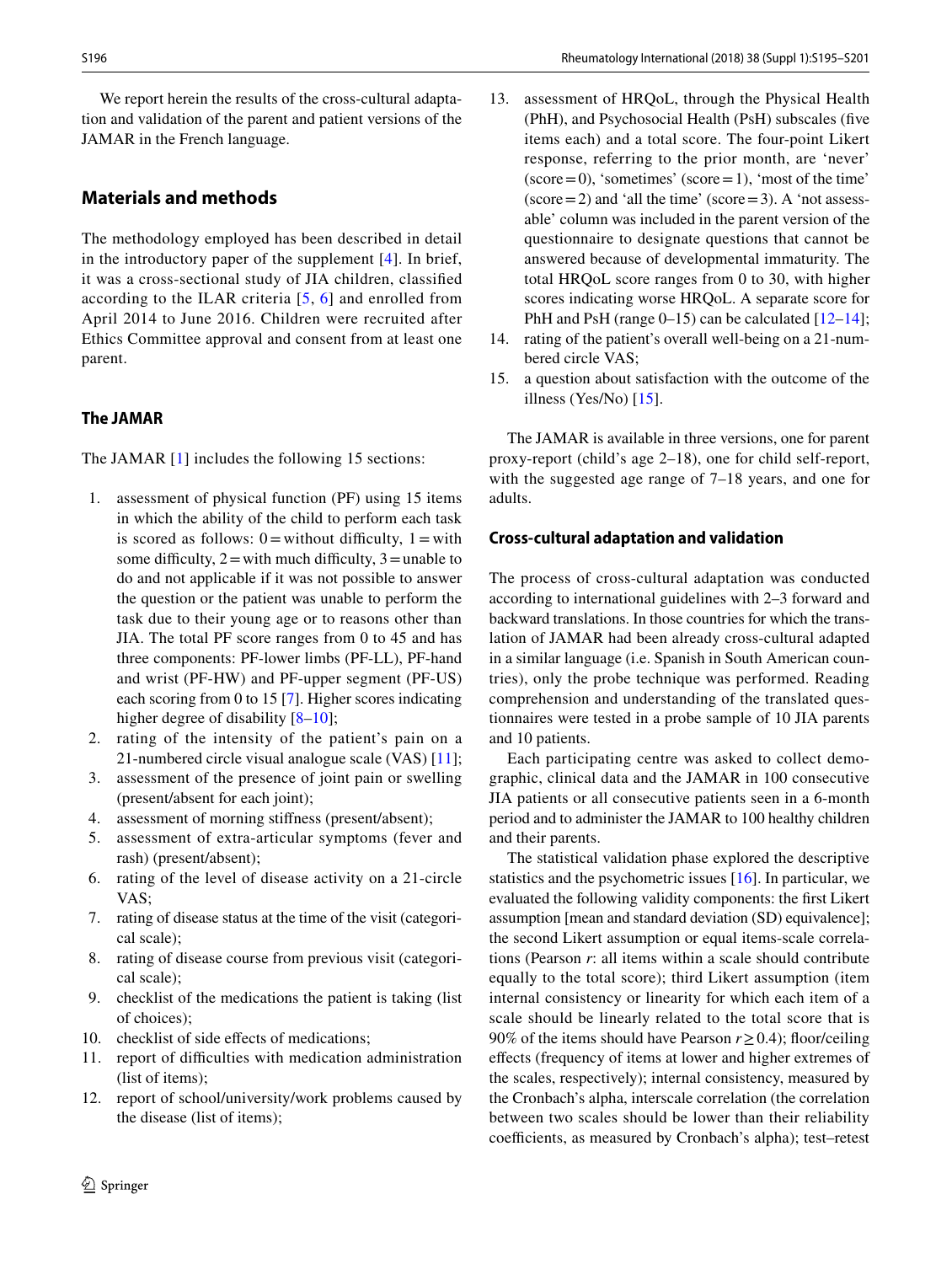reliability or intra-class correlation coefficient (reproducibility of the JAMAR repeated after 1 or 2 weeks); and construct validity in its two components: the convergent or external validity which examines the correlation of the JAMAR subscales with the six JIA core set variables, with the addition of the parent assessment of disease activity and pain by the Spearman's correlation coefficients  $(r)$  [[17](#page-6-9)] and the discriminant validity, which assesses whether the JAMAR discriminates between the diferent JIA categories and healthy children [\[18](#page-6-10)]. Test–retest reliability of the French version of the JAMAR was not assessed.

Quantitative data were reported as medians with 1st and 3rd quartiles and categorical data as absolute frequencies and percentages.

The complete French parent and patient versions of the JAMAR are available upon request to PRINTO.

#### <span id="page-2-0"></span>**Results**

#### **Cross cultural adaptation**

The French JAMAR was fully cross-culturally adapted from the standard English version with three forward and two backward translations with a concordance for 121/123 (98.4%) translations lines for the parent version and 118/120 (98.3%) lines for the child version.

The text of the parent and patient JAMAR were left unmodifed after the probe technique: as confrmed by the local principal investigator in charge of the validation process, all the 10 probe parents and patients understood correctly the content of all questionnaire lines.

#### **Demographic and clinical characteristics of the subjects**

A total of 100 JIA patients and 122 healthy children (total of 222 subjects), were enrolled at the paediatric rheumatology centre of the Necker Children's Hospital in Paris.

In the 100 JIA subjects, the JIA categories were 23% with systemic arthritis, 45% with oligoarthritis, 20% with RFnegative polyarthritis, 3% with RF-positive polyarthritis, 5% with enthesitis-related arthritis and 4% with undiferentiated arthritis. Notably, none of the enrolled JIA patients is afected with psoriatic arthritis (Table [1](#page-3-0)).

A total of 212/222 (95.5%) subjects had the parent version of the JAMAR completed by a parent (93 from parents of JIA patients and 119 from parents of healthy children). The JAMAR was completed by 169/212 (79.7%) mothers and 43/212 (20.3%) fathers. The child version of the JAMAR was completed by 97/222 (43.7%) children age 10.3 or older.

#### **Discriminant validity**

The JAMAR results are presented in Table [1,](#page-3-0) including the scores [median (1st–3rd quartile)] obtained for the PF, the PhH, the PsH subscales and total score of the HRQoL scales. The JAMAR components discriminated well between healthy subjects and JIA patients.

In summary, the JAMAR revealed that JIA patients had a greater level of disability and pain, as well as a lower HRQoL than their healthy peers.

#### **Psychometric issues**

The main psychometric properties of both parent and child versions of the JAMAR are reported in Table [2.](#page-4-0) The following "[Results"](#page-2-0) section refers mainly to the parent's version fndings, unless otherwise specifed.

#### **Descriptive statistics (frst Likert assumption)**

For all JAMAR items, the median number of missing responses was  $0.0\%$  (0–1.1%). The response pattern for both PF and HRQoL was positively skewed toward normal functional ability and normal HRQoL. All response choices were used for the diferent HRQoL items except for item 8, whereas a reduced number of response choices were used for PF items 6, 7, 9, 10 and 11.

The mean and SD of the items within a scale were roughly equivalent for the PF (except for item 15) and for the HRQoL items (data not shown). The median number of items marked as not applicable was  $0\%$  (0–0%) for the PF and  $1.5\%$  (1–2%) for the HRQoL.

#### **Floor and ceiling efect**

The median floor effect was  $75.3\%$   $(73.1–82.8\%)$  for the PF items, 58.1% (43–66.7%) for the HRQoL physical health (PhH) items, and 55.9% (54.8–61.3%) for the HRQoL psychosocial health (PsH) items. The median ceiling efect was 1.1% (0–3.2%) for the PF items, 4.3% (2.2–6.5%) for the HRQoL PhH items, and 2.2% (1.1–2.2%) for the HRQoL PsH items. The median floor effect was 36.6% for the pain VAS, 33.3% for the disease activity VAS and 35.5% for the well-being VAS. The median ceiling effect was 0.0% for the pain VAS, 0.0% for the disease activity VAS and 2.1% for the well-being VAS.

# **Equal items‑scale correlations (second Likert assumption)**

Pearson items–scale correlations corrected for overlap were roughly equivalent for items within a scale for 100% of the PF items and for 100% of the HRQoL items.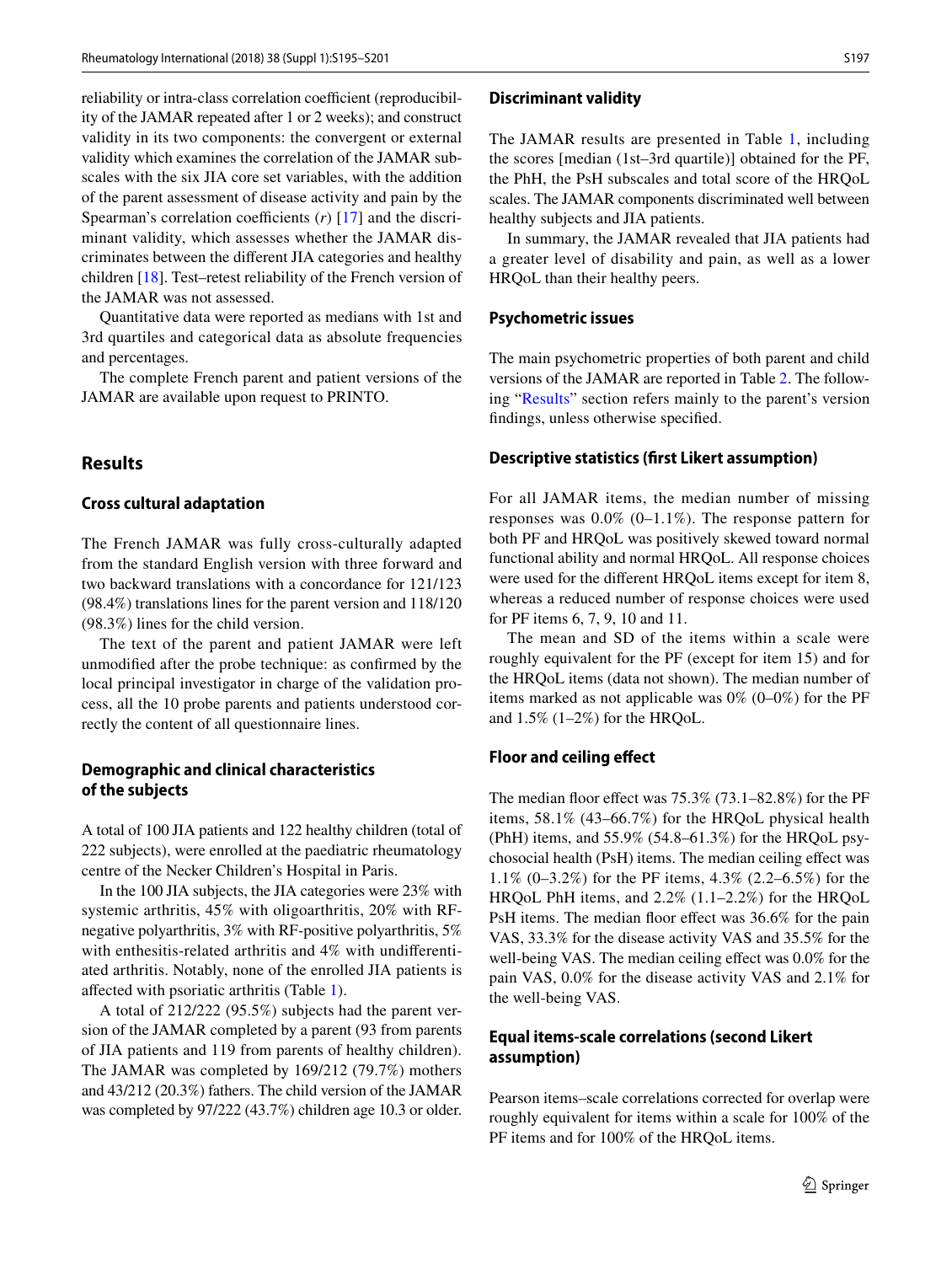<span id="page-3-0"></span>

|  | <b>Table 1</b> Descriptive statistics (medians, 1st 3rd quartiles or absolute frequencies and $\%$ ) for the 100 JIA patients |  |  |  |  |  |  |  |  |  |
|--|-------------------------------------------------------------------------------------------------------------------------------|--|--|--|--|--|--|--|--|--|
|--|-------------------------------------------------------------------------------------------------------------------------------|--|--|--|--|--|--|--|--|--|

|                                      | Systemic         | Oligoarthritis   | $RF - Polyar-$<br>thritis | $RF + Polyar-$<br>thritis | Enthesitis-<br>related arthritis | arthritis      | Undifferentiated All JIA patients | Healthy                |
|--------------------------------------|------------------|------------------|---------------------------|---------------------------|----------------------------------|----------------|-----------------------------------|------------------------|
|                                      | $N = 23$         | $N = 45$         | $N=20$                    | $N=3$                     | $N=5$                            | $N=4$          | $N = 100$                         | $N = 122$              |
| Female                               | $10(43.5\%)$     | 39 (86.7%)       | 17 (85%)                  | $1(33.3\%)$               | $2(40\%)$                        | $4(100\%)$     | 73 (73%)**                        | 65 (53.3%)*            |
| Age at visit                         | $11.5(7.1-14.9)$ | $11.6(8.9-13.3)$ | $11.6(7.5-13.9)$          | $17.2(11.7-19)$           | $14.5(13-16.5)$                  | $12(8.6-15.1)$ | $11.7(8.5-14)$                    | $9(5-12.2)^{#}$        |
| Age at onset                         | $3.1(2.1 - 8.5)$ | $2.3(1.5-3.6)$   | $3.5(1.4-6.2)$            | $4.8(3.1 - 11.7)$         | $7(6.4 - 8.8)$                   | $4.8(3 - 7.3)$ | $3.1 (1.6 - 5.3)^*$               |                        |
| Disease duration                     | $5.7(3.8 - 8.4)$ | $8(5.4 - 10.9)$  | $7.9(4.6-9.6)$            | $7.3(6.9-14.1)$           | $7.6(7.4-9.3)$                   | $6.7(5.6-7.8)$ | $7.5(5.2-10)$                     |                        |
| <b>ESR</b>                           | $1(1-1)$         | $1(1-1)$         | $1(0-1)$                  | $0(0-0)$                  | $1(1-1)$                         | $1(0.5-1)$     | $1(0-1)*$                         |                        |
| <b>MD VAS</b><br>$(0-10 \text{ cm})$ | $0.5(0-1.5)$     | $0(0-1)$         | $1(0-2)$                  | $0.5(0.5-4)$              | $0.5(0-1.5)$                     | $2(1.8-2)$     | $0.5(0-1.5)$                      |                        |
| No. swollen joints                   | $0(0-0)$         | $0(0-0)$         | $0(0-1.5)$                | $0(0-1)$                  | $0(0-1)$                         | $0(0-0)$       | $0(0-0)$                          |                        |
| No. joints with<br>pain              | $0(0-1)$         | $0(0-0)$         | $0.5(0-2)$                | $0(0-0)$                  | $0(0-1)$                         | $2.5(0-5.5)$   | $0(0-1)$                          |                        |
| No. joints with<br><b>LOM</b>        | $1(0-27)$        | $0(0-1)$         | $3(1.5-15.5)$             | $3(2-19)$                 | $0(0-0)$                         | $0(0-0.5)$     | $1(0-4.5)$ **                     |                        |
| No. active joints                    | $0(0-0)$         | $0(0-1)$         | $1(0-2)$                  | $0(0-1)$                  | $0(0-1)$                         | $0(0-0)$       | $0(0-1)$                          |                        |
| Active systemic<br>features          | $1(4.3\%)$       | $0(0\%)$         | $0(0\%)$                  | $0(0\%)$                  | $0(0\%)$                         | $0(0\%)$       | 1(1%)                             |                        |
| <b>ANA</b> status                    | 2(8.7%)          | 14 (31.1%)       | $4(20\%)$                 | $1(33.3\%)$               | $0(0\%)$                         | 1(25%)         | 22(22%)                           |                        |
| Uveitis                              | $0(0\%)$         | 25 (55.6%)       | $2(10\%)$                 | $0(0\%)$                  | $0(0\%)$                         | 1(25%)         | 28 $(28%)^{\#}$                   |                        |
| PF Total Score                       | $1(0-10)$        | $0(0-2)$         | $5.5(3-8)$                | $3.5(3-4)$                | $3(3-6)$                         | $3(0.5-11.5)$  | $1(0-6)*$                         | $0(0-0)^*$             |
| Pain VAS                             | $1.5(0-2)$       | $0.5(0-2.5)$     | $1.5(0-3)$                | $3.8(1-6.5)$              | $2.8(1.3-5.8)$                   | $4.8(2.5-6.8)$ | $1(0-3)$                          | $0(0-0)^{*}$           |
| Disease Activity<br><b>VAS</b>       | $1(0-3)$         | $0(0-2)$         | $2(0.5-5)$                | $3.5(0.5-6.5)$            | $3.5(1-6.5)$                     | $2.8(1.3-5.5)$ | $1(0-3)$                          |                        |
| Well-being VAS                       | $2(0-3)$         | $0(0-3)$         | $2.5(0.5-6)$              | $3.3(0-6.5)$              | $1(0.5-6.5)$                     | $3(2-5.8)$     | $1(0-4)$                          |                        |
| HRQoL PhH                            | $3(1-6)$         | $1(0-4)$         | $3(0-4)$                  | $5(3-7)$                  | $4(0-6)$                         | $4(3-7)$       | $2(0-5)$                          | $0(0-0)^*$             |
| <b>HRQoL PsH</b>                     | $3(1-4)$         | $1(0-3)$         | $2.5(0-6)$                | $2.5(0-5)$                | $5(4-6)$                         | $5.5(3.5-53)$  | $2(0-4)*$                         | $0(0-2)^{#}$           |
| <b>HRQoL Total</b><br>Score          | $7(2-9)$         | $2(1-5)$         | $5.5(3-10)$               | $7.5(3-12)$               | $9(4-16)$                        | $12(9.5-56)$   | $4(1-9)*$                         | $0(0-2)^{#}$           |
| Pain/swell. in $>1$<br>joint         | 9/21(42.9%)      | 16/43 (37.2%)    | 13/18 (72.2%)             | $1/2(50\%)$               | $5(100\%)$                       | $4(100\%)$     | 48/93<br>$(51.6\%)**$             | $4/119$ $(3.4\%)^{\#}$ |
| Morning stiff-<br>ness > 15 min      | 5/21 (23.8%)     | 5/43 (11.6%)     | 3/18(16.7%)               | $0(0\%)$                  | $0(0\%)$                         | $2(50\%)$      | 15/93 (16.1%)                     | $0(0\%)^{\#}$          |
| Subjective remis-<br>sion            | 10/21 (47.6%)    | 19/43 (44.2%)    | 13/18 (72.2%)             | $1/2(50\%)$               | $3(60\%)$                        | $4(100\%)$     | 50/93 (53.8%)                     |                        |
| In treatment                         | 20/21 (95.2%)    | 42/43 (97.7%)    | 17/18 (94.4%)             | $1/2(50\%)$               | $5(100\%)$                       | $4(100\%)$     | 89/93 (95.7%)                     |                        |
| Reporting side<br>effects            | 4/20(20%)        | 18/40 (45%)      | 4/16(25%)                 | $1/1(100\%)$              | $2(40\%)$                        | $2(50\%)$      | 31/86 (36%)                       |                        |
| Taking medica-<br>tion regularly     | 14/20 (70%)      | 39/41 (95.1%)    | 17/17 (100%)              | $0(0\%)$                  | $4(80\%)$                        | $4(100\%)$     | 78/88 (88.6%)*                    |                        |
| With problems<br>attending school    | 6/17(35.3%)      | 6/30(20%)        | $4/13(30.8\%)$            | $0(0\%)$                  | $0(0\%)$                         | $4(100\%)$     | 20/67 (29.9%)*                    | $0(0\%)^{\#}$          |
| Satisfied with dis-<br>ease outcome  | 20/21 (95.2%)    | 31/41 (75.6%)    | $11/18(61.1\%)$           | $2/2(100\%)$              | $3(60\%)$                        | $2(50\%)$      | 69/91 (75.8%)                     | $116(97.5%)^*$         |

Data related to the JAMAR refers to the 93 JIA patients and to the 119 healthy subjects for whom the questionnaire has been completed by the parents

*JAMAR* Juvenile Arthritis Multidimensional Assessment Report, *ESR* erythrocyte sedimentation rate, *MD* Medical Doctor, *VAS* visual analogue scale (score 0–10; 0 = no activity, 10 = maximum activity), *LOM* limitation of motion, *ANA* anti-nuclear antibodies, *PF* physical function (total score ranges from 0 to 45), *HRQoL* Health-Related Quality of Life (total score ranges from 0 to 30), *PhH* Physical Health (total score ranges from 0 to 15), *PsH* Psychosocial Health (total score ranges from 0 to 15)

*p* values refers to the comparison of the different JIA categories or to JIA versus healthy.  $*p < 0.05 **p < 0.001$   $*p < 0.0001$ 

#### **Items internal consistency (third Likert assumption)**

# **Cronbach's alpha internal consistency**

Pearson items–scale correlations were  $\geq 0.4$  for 100% of items of the PF and 100% of items of the HRQoL.

Cronbach's alpha was 0.91 for PF-LL, 0.91 for PF-HW, 0.92 for PF-US. Cronbach's alpha was 0.88 for HRQoL PhH and 0.85 for HRQoL PsH.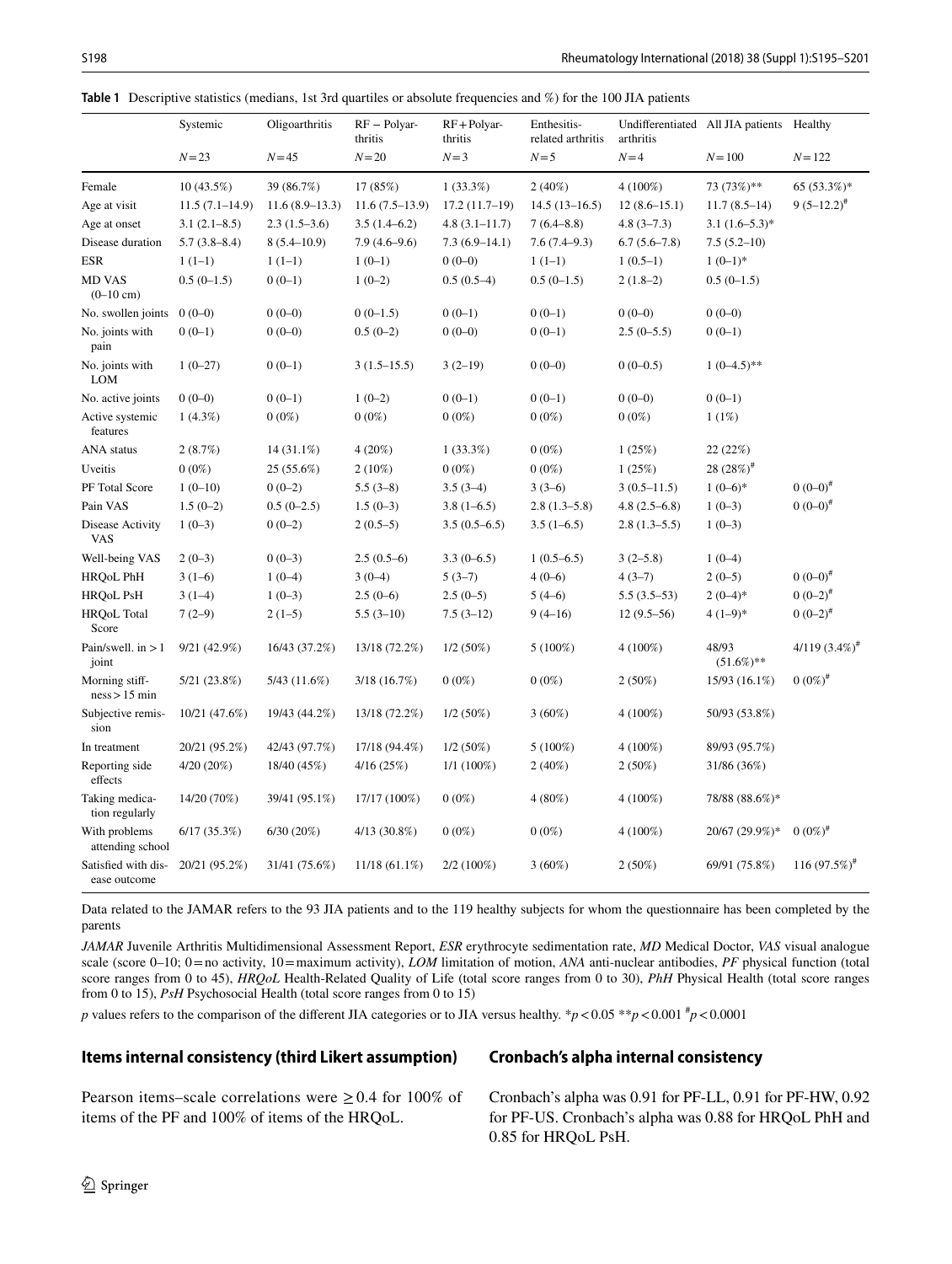<span id="page-4-0"></span>

|  |  | <b>Table 2</b> Main psychometric characteristics between the parent and child version of the JAMAR |  |  |  |  |  |  |
|--|--|----------------------------------------------------------------------------------------------------|--|--|--|--|--|--|
|--|--|----------------------------------------------------------------------------------------------------|--|--|--|--|--|--|

|                                                                 | Parent $N = 93/212$            | Child $N = 58/97$              |
|-----------------------------------------------------------------|--------------------------------|--------------------------------|
| Missing values (1st-3rd quartiles)                              | $0.0(0.0-1.1)$                 | $0.0(0.0-1.7)$                 |
| Response pattern                                                | PF and HRQoL positively skewed | PF and HRQoL positively skewed |
| Floor effect, median                                            |                                |                                |
| PF                                                              | 75.3%                          | 84.5%                          |
| HRQoL PhH                                                       | 58.1%                          | 51.7%                          |
| HRQoL PsH                                                       | 55.9%                          | 53.4%                          |
| Pain VAS                                                        | 36.6%                          | 34.5%                          |
| Disease activity VAS                                            | 33.3%                          | 36.2%                          |
| Well-being VAS                                                  | 35.5%                          | 39.7%                          |
| Ceiling effect, median                                          |                                |                                |
| PF                                                              | 1.1%                           | 1.7%                           |
| HRQoL PhH                                                       | 4.3%                           | 5.2%                           |
| <b>HRQoL PsH</b>                                                | 2.2%                           | 3.4%                           |
| Pain VAS                                                        | $0.0\%$                        | $0.0\%$                        |
| Disease activity VAS                                            | $0.0\%$                        | $0.0\%$                        |
| Well-being VAS                                                  | 2.1%                           | 1.7%                           |
| Items with equivalent item-scale correlation                    | 100% for PF, 100% for HRQoL    | 80% for PF, 70% for HRQoL      |
| Items with items-scale correlation $\geq 0.4$                   | 100% for PF, 100% for HRQoL    | 80% for PF, 100% for HRQoL     |
| Cronbach's alpha                                                |                                |                                |
| PF-LL                                                           | 0.91                           | 0.85                           |
| PF-HW                                                           | 0.91                           | 0.86                           |
| PF-US                                                           | 0.92                           | 0.40                           |
| <b>HRQoL PhH</b>                                                | 0.88                           | 0.83                           |
| <b>HRQoL PsH</b>                                                | 0.85                           | 0.83                           |
| Items with item-scale correlation lower than the Cronbach alpha | 100% for PF, 100% for HRQoL    | 87% for PF, 90% for HRQoL      |
| Spearman correlation with JIA core set variables, median        |                                |                                |
| PF                                                              | 0.6                            | 0.6                            |
| <b>HRQoL PhH</b>                                                | 0.7                            | 0.6                            |
| HRQoL PsH                                                       | 0.4                            | 0.4                            |
| Pain VAS                                                        | 0.4                            | 0.4                            |
| Disease activity VAS                                            | 0.4                            | 0.4                            |
| Well-being VAS                                                  | 0.5                            | 0.5                            |

*JAMAR* Juvenile Arthritis Multidimensional Assessment Report, *JIA* juvenile idiophatic arthritis, *VAS* visual analogue scale, *PF* physical function, *HRQoL* Health-Related Quality of Life, *PhH* Physical Health, *PsH* Psychosocial Health, *PF-LL* PF-lower limbs, *PF-HW* PF-hand and wrist, *PF-US* PF-upper segment

#### **Interscale correlation**

The Pearson correlation of each item of the PF and the HRQoL with all items included in the remaining scales of the questionnaires was lower than the Cronbach's alpha.

#### **Convergent validity**

The Spearman correlation of the PF total score with the JIA core set of outcome variables ranged from 0.4 to 0.7  $(median = 0.6)$ . The PF total score best correlation was observed with the disease activity VAS  $(r=0.7, p<0.001)$ . For the HRQoL, the median correlation of the PhH with the JIA core set of outcome variables ranged from 0.4 to  $0.7$  (median = 0.7), whereas for the PsH ranged from 0.2 to  $0.5$  (median =  $0.4$ ). The PhH showed the best correlation with the disease activity VAS ( $r = 0.7$ ,  $p < 0.001$ ) and the PsH with the parent global assessment of well-being  $(r=0.6, p<0.001)$ . The median correlations between the pain VAS, the well-being VAS, and the disease activity VAS and the physician-centred and laboratory measures were 0.4 (0.1–0.5), 0.4 (0.1–0.5), 0.5 (0.1–0.6), respectively.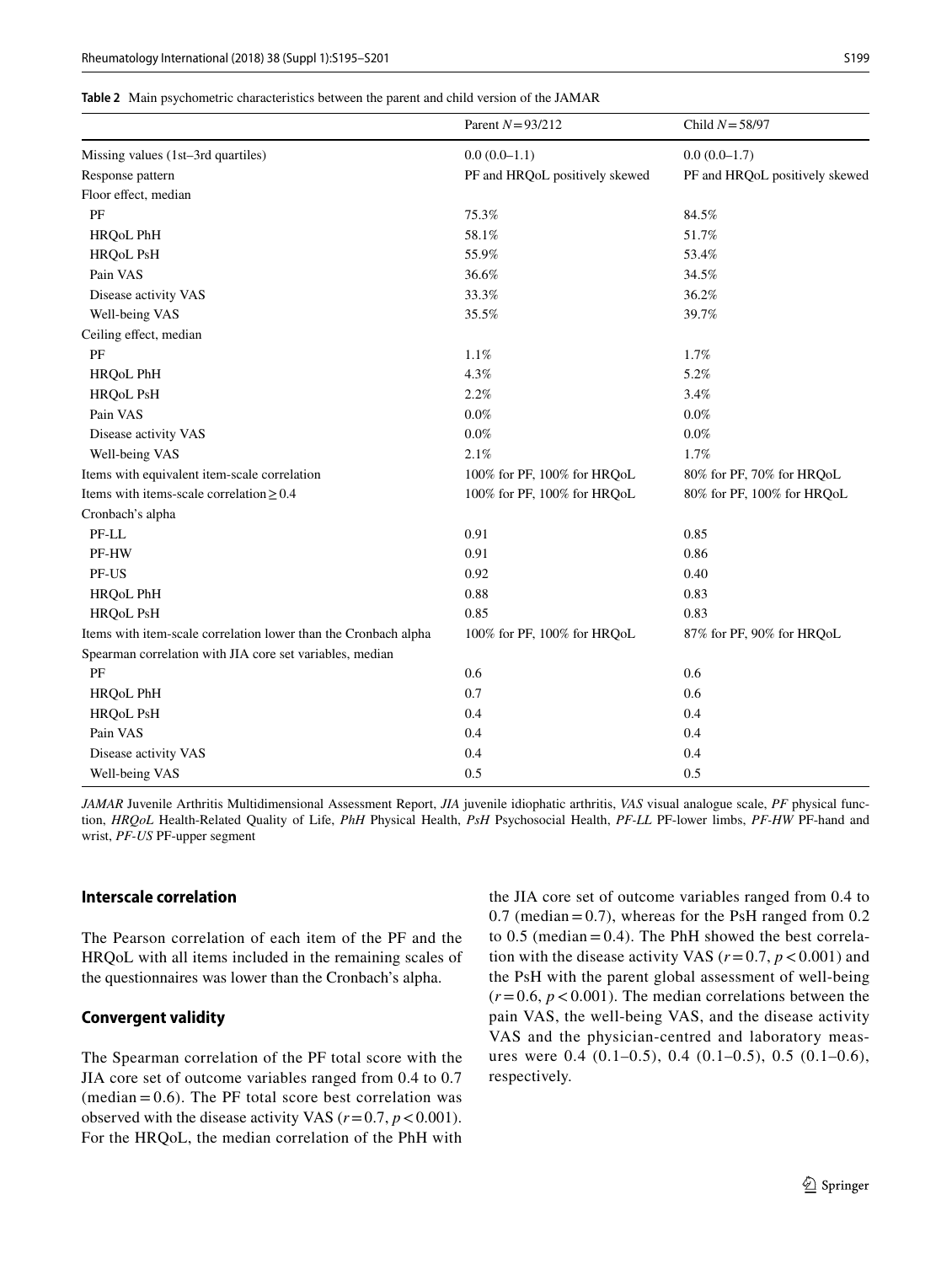# **Discussion**

In this study, the French version of the JAMAR was crossculturally adapted from the standard English version with three forward and two backward translations. According to the results of the validation analysis, the French parent and patient versions of the JAMAR possess satisfactory psychometric properties. The disease-specifc components of the questionnaire discriminated well between patients with JIA and healthy controls. This fnding indicates that children with JIA adapt well to the consequences of JIA.

The PF total score proved to discriminate between the diferent JIA subtypes with children with RF-poly-arthritis having a higher degree of disability. The HRQoL PsH and HRQoL total score proved to discriminate between the diferent JIA subtypes with children with undiferentiated arthritis having a lower quality of life.

Psychometric performances were good for all domains of the JAMAR and the overall internal consistency was good for all the domains. Test–retest reliability was not assessed in this patient sample.

In the external validity evaluation, the Spearman's correlations of the PF and HRQoL scores with JIA core set parameters range from moderate to strong.

The statistical performances of the child version of the JAMAR are very similar, although slightly poorer, to those obtained by the parent version, which suggests that children are reliable reporters of their disease and health status.

The JAMAR is aimed to evaluate the side effects of medications and school attendance, which are other dimensions of daily life that were not previously considered by other HRQoL tools. This may provide useful information for intervention and follow-up in health care.

In conclusion, the French version of the JAMAR was found to have satisfactory psychometric properties and it is, thus, a reliable and valid tool for the multidimensional assessment of children with JIA.

**Acknowledgements** We thank all families who participated in the project, the team that prepared and reviewed the forward and backward translations, and all members of PRINTO in France. We thank the staf of the PRINTO International Coordinating Centre in Genoa (Italy) and in particular Marco Garrone for the overall coordination of the translation process, Silvia Scala and Elisa Patrone for data collection and quality assurance, Luca Villa, Giuseppe Silvestri and Mariangela Rinaldi for the database development and management and the remaining PRINTO team for data entry. The Principal Investigator of the study was Prof. Angelo Ravelli, MD. The scientifc coordinator and study methodologist was Nicolino Ruperto, MD, MPH. The project coordinators were Alessandro Consolaro, MD, PhD, Francesca Bovis, BsA. We thank also Prof. Alberto Martini, PRINTO Chairman. Funding was provided by the Istituto G. Gaslini, Genoa (Italy). Permission for use of JAMAR and its translations must be obtained in writing from PRINTO, Genoa, Italy. All JAMAR-related inquiries should be directed to at printo@gaslini.org. Permission for use of CHAQ and CHQ derived-material is granted through the scientifc cooperation of the copyright holder ICORE of Woodside CA and HealthActCHQ Inc. of Boston, Massachusetts USA. All CHQ-related inquiries should be directed to licensing@healthactchq.com. All CHAQ-related inquiries should be directed to gsingh@stanford.edu.

**Funding** This study was funded and coordinated by Istituto Giannina Gaslini, Genoa, Italy.

# **Compliance with ethical standards**

**Conflict of interest** Dr. Hofer reports grants from ABBVIE, grants and personal fees from NOVARTIS, outside the submitted work. Dr. Ruperto has received grants from BMS, Hofman-La Roche, Janssen, Novartis, Pfzer, Sobi, during the conduct of the study and personal fees and speaker honorarium from Abbvie, Ablynx, Amgen, Astra-Zeneca, Baxalta Biosimilars, Biogen Idec, Boehringer, Bristol Myers Squibb, Celgene, Eli-Lilly, EMD Serono, Gilead Sciences, Janssen, Medimmune, Novartis, Pfizer, Rpharm, Roche, Sanofi, Servier and Takeda. Dr. Quartier, Dr. Wouters, Dr. Thao Truong, Dr. Duong, Dr. Agbo-Kpati, Dr. Uettwiller, Dr. Melki, Dr. Mouy, Dr. Bader-Meunier, Dr. Consolaro and Dr. Bovis have nothing to disclose.

**Ethical approval** All procedures performed in studies involving human participants were in accordance with the ethical standards of the institutional and/or national research committee and with the 1964 Helsinki Declaration and its later amendments or comparable ethical standards.

**Informed consent** Informed consent was obtained from all individual participants included in the study as per the requirement of the local ethical committee.

**Open Access** This article is distributed under the terms of the Creative Commons Attribution 4.0 International License ([http://creativeco](http://creativecommons.org/licenses/by/4.0/) [mmons.org/licenses/by/4.0/](http://creativecommons.org/licenses/by/4.0/)), which permits unrestricted use, distribution, and reproduction in any medium, provided you give appropriate credit to the original author(s) and the source, provide a link to the Creative Commons license, and indicate if changes were made.

# **References**

- <span id="page-5-0"></span>1. Filocamo G, Consolaro A, Schiappapietra B, Dalpra S, Lattanzi B, Magni-Manzoni S et al (2011) A new approach to clinical care of juvenile idiopathic arthritis: the Juvenile Arthritis Multidimensional Assessment Report. J Rheumatol 38(5):938–953
- <span id="page-5-1"></span>2. Ruperto N, Martini A (2011) Networking in paediatrics: the example of the Paediatric Rheumatology International Trials Organisation (PRINTO). Arch Dis Child 96(6):596–601
- <span id="page-5-2"></span>3. Consolaro A, Ruperto N, Filocamo G, Lanni S, Bracciolini G, Garrone M et al (2012) Seeking insights into the EPidemiology, treatment and Outcome of Childhood Arthritis through a multinational collaborative effort: Introduction of the EPOCA study. Pediatr Rheumatol Online J 10(1):39
- <span id="page-5-3"></span>4. Bovis F, Consolaro A, Pistorio A, Garrone M, Scala S, Patrone E et al (2018) Cross-cultural adaptation and psychometric evaluation of the Juvenile Arthritis Multidimensional Assessment Report (JAMAR) in 54 languages across 52 countries: review of the general methodology. Rheumatol Int. [https://doi.org/10.1007/](https://doi.org/10.1007/s00296-018-3944-1) [s00296-018-3944-1](https://doi.org/10.1007/s00296-018-3944-1) **(in this issue)**
- <span id="page-5-4"></span>5. Petty RE, Southwood TR, Baum J, Bhettay E, Glass DN, Manners P et al (1998) Revision of the proposed classification